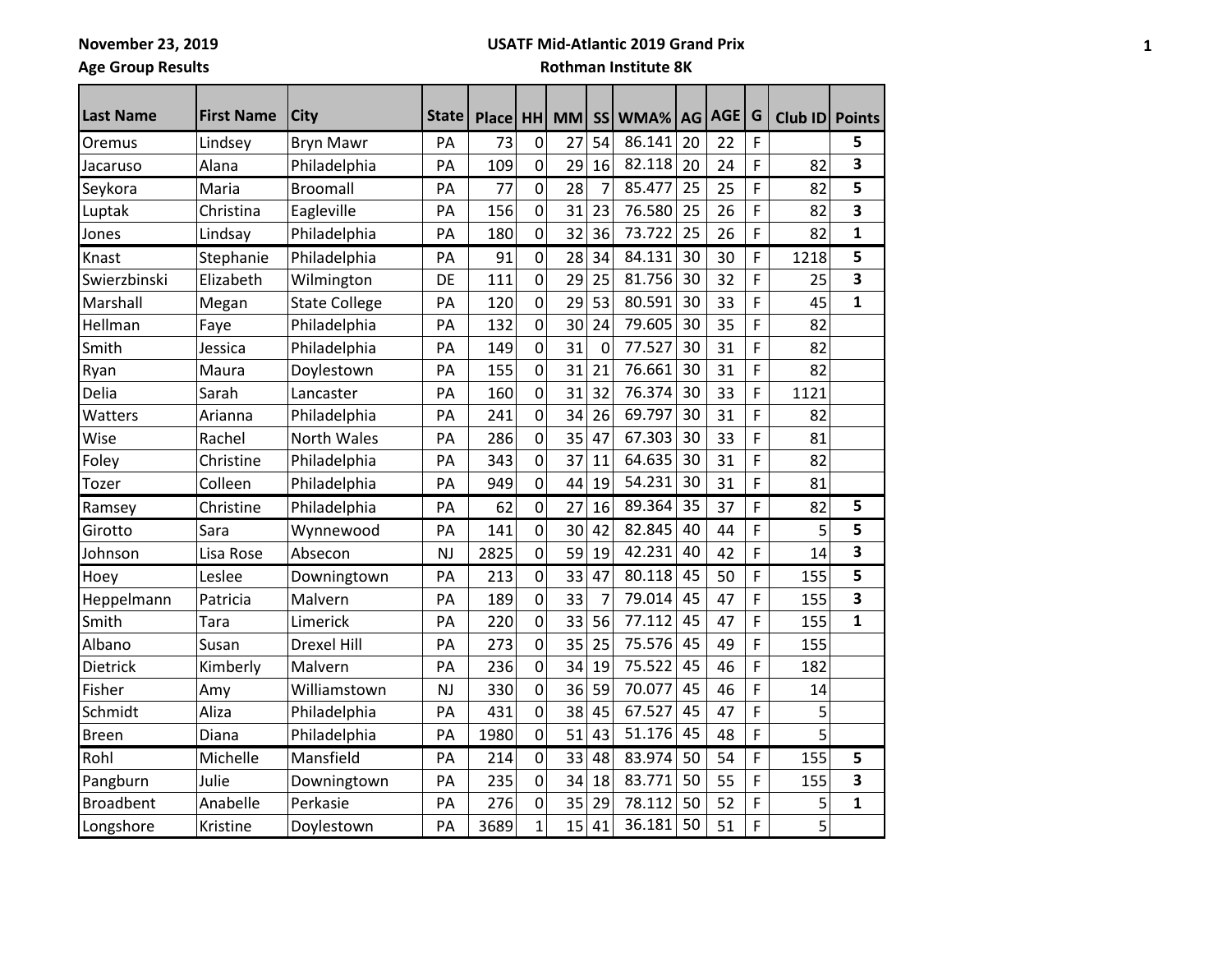**November 23, 2019**

### **USATF Mid-Atlantic 2019 Grand Prix**

**Age Group Results**

| McCoubrie             | Doreen   | <b>West Chester</b> | <b>PA</b> | 173  | 0 | 32 | 22 | 92.173 | 55 | 58 | F | 155  | 5 |
|-----------------------|----------|---------------------|-----------|------|---|----|----|--------|----|----|---|------|---|
| Jasper                | Lorraine | Birchrunville       | PA        | 226  | 0 | 34 | 3  | 87.616 | 55 | 58 | F | 155  | 3 |
| Swan                  | Mary     | Jamesville          | <b>NY</b> | 233  | 0 | 34 | 17 | 87.020 | 55 | 58 | F | 155  | 1 |
| Kelley                | Louise   | Potomac             | MD        | 299  | 0 | 36 | 8  | 79.520 | 55 | 55 | F | 155  |   |
| Rath                  | Terri    | Washington          | DC        | 317  | 0 | 36 | 36 | 78.506 | 55 | 55 | F | 155  |   |
| Jefferis              | Robin    | Phoenixville        | PA        | 459  | 0 | 39 |    | 74.509 | 55 | 56 | F | 182  |   |
| Siegel                | Lauren   | <b>Elkins Park</b>  | PA        | 604  | 0 | 41 |    | 73.509 | 55 | 59 | F | 5    |   |
| Nathanson             | Debra    | Bala Cynwyd         | PA        | 2855 | 0 | 59 | 38 | 49.385 | 55 | 57 | F |      |   |
| Gray                  | Tia      | Philadelphia        | PA        | 3432 | 1 | 9  | 11 | 43.122 | 55 | 58 | F |      |   |
| <b>Feole Driscoll</b> | Carol    | <b>Chadds Ford</b>  | PA        | 385  | 0 | 37 | 50 | 81.938 | 60 | 61 | F | 25   | 5 |
| McGrath               | Kyra     | Bala Cynwyd         | PA        | 579  | 0 | 40 | 45 | 80.327 | 60 | 65 | F | 81   | 3 |
| DiPangrazio           | Denise   | Downingtwon         | PA        | 614  | 0 | 41 | 15 | 76.162 | 60 | 62 | F | 182  | 1 |
| Haubrich              | Kathy    | Shakopee            | ΜN        | 699  | 0 | 42 | 12 | 72.512 | 60 | 60 | F | 155  |   |
| Wolf                  | Ann      | Marlton             | <b>NJ</b> | 1405 | 0 | 47 | 55 | 66.470 | 60 | 63 | F | 9    |   |
| Steinbach             | Coreen   | Pompey              | <b>NY</b> | 400  | 0 | 38 | 14 | 89.364 | 65 | 68 | F | 155  | 5 |
| Lizzio                | Jean     | <b>Berlin</b>       | <b>NJ</b> | 1205 | 0 | 46 | 8  | 73.013 | 65 | 67 | F | 9    | 3 |
| <b>McManus</b>        | Diane    | <b>Upper Darby</b>  | PA        | 3709 | 1 | 16 | 22 | 45.417 | 65 | 69 | F | 81   | 1 |
| Hampton               | Joy      | Mullica hill        | <b>NJ</b> | 1033 | 0 | 44 | 49 | 82.224 | 70 | 73 | F |      | 5 |
| Hoey                  | Margaret | Oxford              | PA        | 2920 | 1 | 0  | 23 | 67.403 | 75 | 79 | F | 1143 | 5 |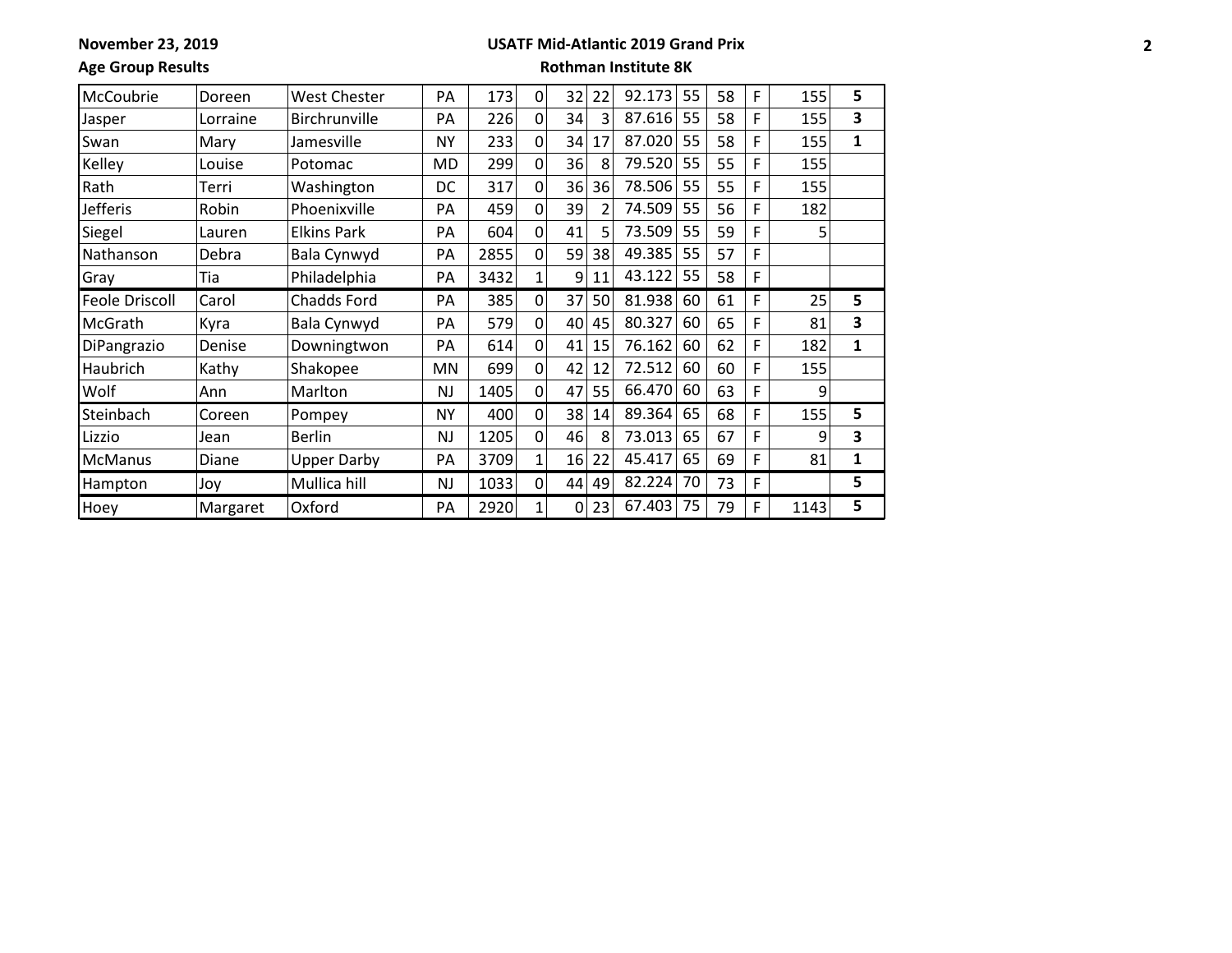**November 23, 2019**

#### **USATF Mid-Atlantic 2019 Grand Prix**

**Age Group Results**

| <b>Last Name</b> | <b>First Name</b> | City               | <b>State</b> | <b>Place</b> | <b>HH</b>      | <b>MM</b> | SS | WMA%   | AG | AGE | G | Club ID Points |              |
|------------------|-------------------|--------------------|--------------|--------------|----------------|-----------|----|--------|----|-----|---|----------------|--------------|
|                  | Ethan             |                    | PA           | 25           | 0              | 25        | 11 | 84.183 | 15 | 19  | M | 82             | 5            |
| Hermann          |                   | Philadelphia       |              |              |                |           |    |        |    |     |   |                |              |
| Gearinger        | Dylan             | Philadelphia       | PA           | 5            | 0              | 23        | 51 | 88.889 | 20 | 22  | M | 82             | 5            |
| Kazanjian        | Matthew           | Media              | PA           | 6            | $\mathbf 0$    | 24        | 15 | 87.423 | 20 | 23  | M |                | 3            |
| Morgan           | Gregory           | Philadelphia       | PA           | 9            | 0              | 24        | 23 | 86.945 | 20 | 22  | M | 82             | $\mathbf{1}$ |
| Hendry           | Christopher       | Philadelphia       | PA           | 23           | $\mathbf 0$    | 25        | 7  | 84.406 | 20 | 22  | M | 82             |              |
| Daniels          | James             | Philadelphia       | PA           | 30           | $\mathbf 0$    | 25        | 35 | 82.866 | 20 | 24  | M | 1077           |              |
| Lizins           | Kristaps          | <b>Honey Brook</b> | PA           | 47           | $\overline{0}$ | 26        | 10 | 81.019 | 20 | 23  | M | 82             |              |
| Scullin          | <b>Nick</b>       | Wyncote            | PA           | 55           | $\mathbf 0$    | 26        | 38 | 79.599 | 20 | 23  | M | 82             |              |
| Lodge            | Gabriel           | Bethlehem          | PA           | 86           | $\mathbf 0$    | 28        | 32 | 74.299 | 20 | 23  | M | 1119           |              |
| Montgomery       | Kevin             | <b>Ridley Park</b> | PA           | 101          | 0              | 28        | 55 | 73.314 | 20 | 24  | M |                |              |
| Harris           | Cinque            | Philadelphia       | PA           | 119          | 0              | 29        | 50 | 71.061 | 20 | 20  | M | 1077           |              |
| Hatler           | Christopher       | Philadelphia       | PA           | 3            | $\pmb{0}$      | 23        | 35 | 89.894 | 25 | 25  | M | 82             | 5            |
| Voorhees         | Simon             | Philadelphia       | PA           | 11           | 0              | 24        | 25 | 86.826 | 25 | 26  | M | 82             | 3            |
| Ubriaco          | Otis              | Lancaster          | PA           | 27           | $\overline{0}$ | 25        | 21 | 83.629 | 25 | 26  | M | 1121           | $\mathbf{1}$ |
| Geslin           | <b>Alexis</b>     | Philadelphia       | PA           | 31           | $\overline{0}$ | 25        | 37 | 82.759 | 25 | 26  | M | 82             |              |
| Mateer           | Christopher       | Philadelphia       | PA           | 33           | $\overline{0}$ | 25        | 39 | 82.651 | 25 | 29  | M | 82             |              |
| Choi             | David             | Lansdowne          | PA           | 35           | 0              | 25        | 42 | 82.490 | 25 | 25  | M | 82             |              |
| Garrity          | Christopher       | Morton             | PA           | 36           | $\mathbf 0$    | 25        | 46 | 82.277 | 25 | 26  | M |                |              |
| Amengual         | Cody              | Philadelphia       | PA           | 38           | $\overline{0}$ | 25        | 48 | 82.171 | 25 | 27  | M | 82             |              |
| Hannagan         | Mark              | <b>Bear</b>        | DE           | 64           | $\overline{0}$ | 27        | 28 | 77.184 | 25 | 28  | M | 25             |              |
| Edwards          | Cory              | Elizabethtown      | PA           | 718          | 0              | 42        | 27 | 49.941 | 25 | 28  | M |                |              |
| Matuszak         | Paul              | Philadelphia       | PA           | 10           | 0              | 24        | 23 | 87.423 | 30 | 33  | M | 82             | 5            |
| Sadlock          | Joshua            | Harrisburg         | PA           | 20           | $\mathbf 0$    | 24        | 59 | 84.923 | 30 | 30  | M | 1220           | 3            |
| McGrath          | Colin             | Long Island City   | <b>NY</b>    | 45           | $\overline{0}$ | 26        | 3  | 81.638 | 30 | 32  | M | 82             | $\mathbf{1}$ |
| Springer         | Paul              | Downingtown        | PA           | 53           | $\mathbf 0$    | 26        | 36 | 79.825 | 30 | 31  | M | 81             |              |
| Smith            | Zach              | Philadelphia       | PA           | 65           | $\mathbf 0$    | 27        | 30 | 77.212 | 30 | 31  | M | 82             |              |
| Taggart          | Patrick           | Philadelphia       | PA           | 100          | 0              | 28        | 55 | 73.948 | 30 | 34  | M | 82             |              |
| Giacomoni        | Anthony           | Phoenixville       | PA           | 129          | 0              | 30        | 6  | 71.041 | 30 | 34  | M | 5              |              |
| Thomas           | Donald            | Chester            | PA           | 3433         | $\mathbf{1}$   | 9         | 11 | 30.667 | 30 | 30  | M |                |              |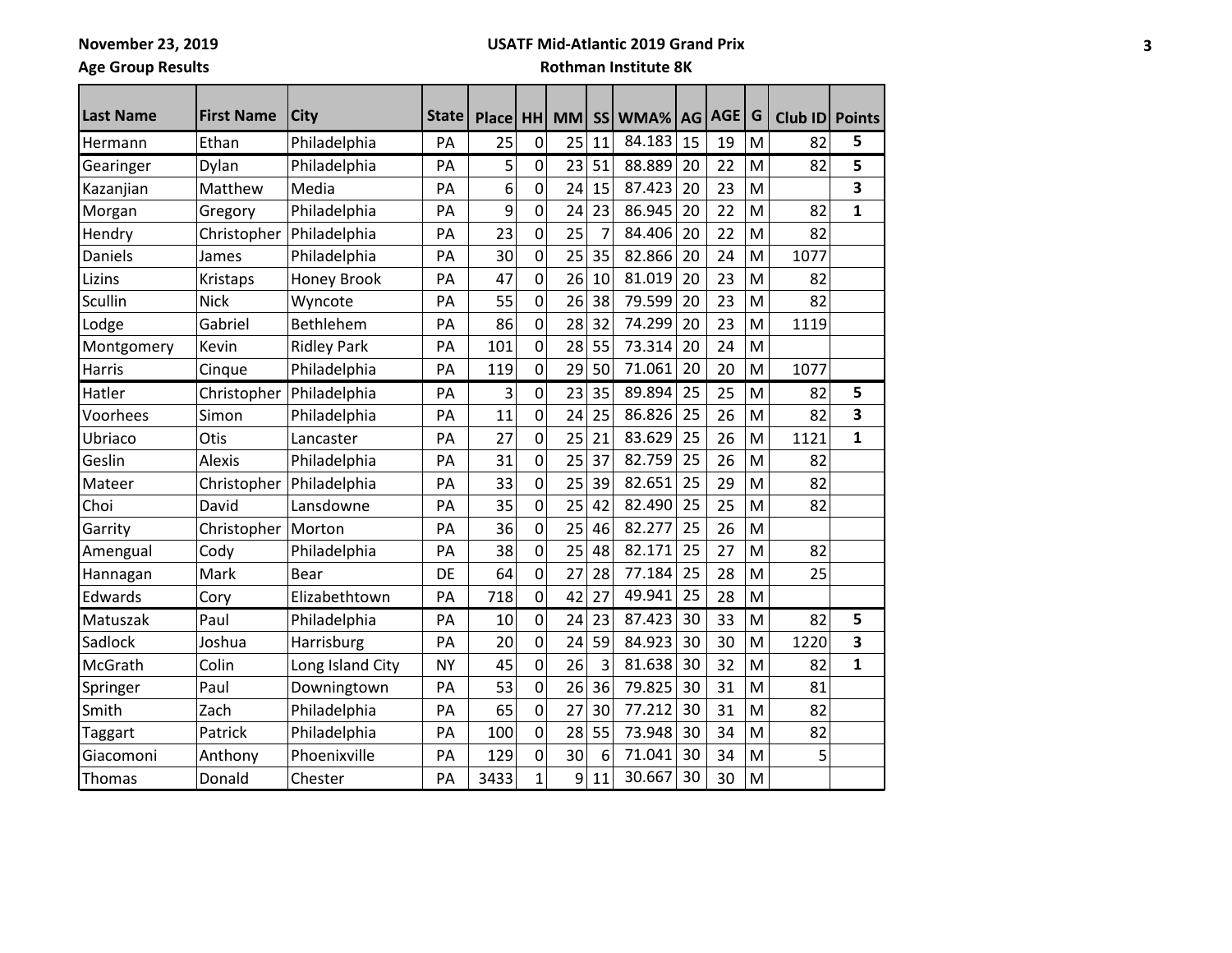#### **USATF Mid-Atlantic 2019 Grand Prix**

**Age Group Results**

| Naimoli       |              | Christopher   Philadelphia | PA        | 13   | $\mathbf 0$  | 24             | 33             | 90.156 | 35 | 40 | M | 28   | 5                       |
|---------------|--------------|----------------------------|-----------|------|--------------|----------------|----------------|--------|----|----|---|------|-------------------------|
| <b>Burns</b>  | Scott        | <b>West Chester</b>        | PA        | 57   | 0            | 26             | 40             | 82.375 | 35 | 39 | M | 81   | 3                       |
| <b>Binder</b> | Joseph       | Haverford                  | PA        | 49   | 0            | 26             | 21             | 81.847 | 35 | 36 | M | 82   | $\mathbf{1}$            |
| Lizzio        | Dominic      | <b>Berlin</b>              | <b>NJ</b> | 115  | 0            | 29             | 46             | 72.844 | 35 | 37 | M | 9    |                         |
| Celona        | Peter        | Philadelphia               | PA        | 2999 | $\mathbf{1}$ | $\overline{1}$ | 27             | 35.096 | 35 | 36 | M | 82   |                         |
| <b>Butler</b> | <b>Brock</b> | <b>Chester Springs</b>     | PA        | 21   | $\mathbf 0$  | 25             | $\mathbf{1}$   | 89.807 | 40 | 42 | M | 81   | 5                       |
| Gourley       | <b>Steve</b> | Doylestown                 | PA        | 41   | 0            | 25             | 56             | 85.990 | 40 | 41 | M | 82   | 3                       |
| DiGennaro     | Mike         | Wilmington                 | DE        | 42   | 0            | 25             | 58             | 85.879 | 40 | 41 | M | 25   | $\mathbf{1}$            |
| Padilla       | Michael      | Phoenixville               | PA        | 63   | $\mathbf 0$  | 27             | 17             | 84.301 | 40 | 45 | M | 81   |                         |
| Chupa         | Zach         | Wilmington                 | DE        | 72   | $\mathbf 0$  | 27             | 52             | 81.878 | 40 | 44 | M | 25   |                         |
| Goldthorp     | John         | Philadelphia               | PA        | 81   | $\mathbf 0$  | 28             | 19             | 78.752 | 40 | 41 | M | 81   |                         |
| Wojciechowski | Anthony      | Philadelphia               | PA        | 216  | 0            | 33             | 51             | 66.864 | 40 | 43 | M | 81   |                         |
| Miller        | Mark         | Reading                    | PA        | 926  | 0            | 44             | 9              | 51.265 | 40 | 43 | M | 1165 |                         |
| Elliott       | Thomas       | Cinnaminson                | <b>NJ</b> | 108  | 0            | 29             | 16             | 79.214 | 45 | 46 | M | 306  | 5                       |
| Smith         | Andrew       | Philadelphia               | PA        | 140  | 0            | 30             | 39             | 76.237 | 45 | 47 | M | 81   | 3                       |
| Varallo       | Vince        | Fort Washington            | PA        | 2674 | 0            | 57             | 42             | 40.179 | 45 | 46 | M | 1173 | $\mathbf{1}$            |
| Harte         | Tim          | Coatesville                | PA        | 76   | $\mathbf 0$  | 28             | $\overline{2}$ | 86.088 | 50 | 51 | M | 81   | 5                       |
| O'Rourke      | Patrick      | Downingtwon                | PA        | 93   | 0            | 28             | 37             | 84.333 | 50 | 51 | M | 182  | $\overline{\mathbf{3}}$ |
| Farquhar      | Bill         | Newark                     | DE        | 122  | 0            | 29             | 57             | 81.247 | 50 | 52 | M | 25   | $\mathbf{1}$            |
| Cooke         | Kevin        | Doylestown                 | PA        | 112  | 0            | 29             | 33             | 80.993 | 50 | 50 | M | 81   |                         |
| Butowsky      | Howard       | Perkasie                   | PA        | 163  | 0            | 31             | 42             | 76.761 | 50 | 52 | M |      |                         |
| Chan          | Ed           | <b>Broomall</b>            | PA        | 197  | 0            | 33             | 20             | 73.000 | 50 | 52 | M | 28   |                         |
| Lombardi      | James        | Oreland                    | PA        | 555  | 0            | 40             | 28             | 60.626 | 50 | 53 | M | 1173 |                         |
| Sery          | Jim          | Clarksboro                 | <b>NJ</b> | 105  | 0            | 29             | 8              | 87.872 | 55 | 58 | M | 14   | 5                       |
| Cauller       | Gregory      | York                       | PA        | 150  | 0            | 31             | $\overline{4}$ | 83.906 | 55 | 60 | M | 25   | 3                       |
| Mazo          | Daniel       | Bala Cynwyd                | PA        | 138  | 0            | 30             | 34             | 82.334 | 55 | 56 | M | 81   | $\mathbf{1}$            |
| Wiechecki     | David        | Wilmington                 | DE        | 148  | 0            | 30             | 59             | 81.926 | 55 | 57 | M | 25   |                         |
| Hranilovich   | Stephen      | Phoenixville               | PA        | 196  | 0            | 33             | 20             | 75.500 | 55 | 56 | M | 5    |                         |
| Forde         | Kevin        | Philadelphia               | PA        | 212  | 0            | 33             | 45             | 74.568 | 55 | 56 | M |      |                         |
| Fillippo      | <b>Brian</b> | Phoenixville               | PA        | 271  | 0            | 35             | 22             | 73.044 | 55 | 59 | M | 182  |                         |
| <b>Bizal</b>  | Michael      | Exton                      | PA        | 281  | 0            | 35             | 37             | 72.532 | 55 | 59 | M | 182  |                         |
| Dombrosky     | Craig        | <b>Berlin</b>              | <b>NJ</b> | 329  | 0            | 36             | 58             | 70.514 | 55 | 60 | M | 9    |                         |
| Agliano       | Stephen      | Marlton                    | <b>NJ</b> | 1267 | 0            | 46             | 40             | 53.929 | 55 | 56 | M | 9    |                         |
| Martin        | James        | Cinnaminson                | <b>NJ</b> | 3251 | $\mathbf{1}$ | 5              | 53             | 38.857 | 55 | 58 | M | 306  |                         |